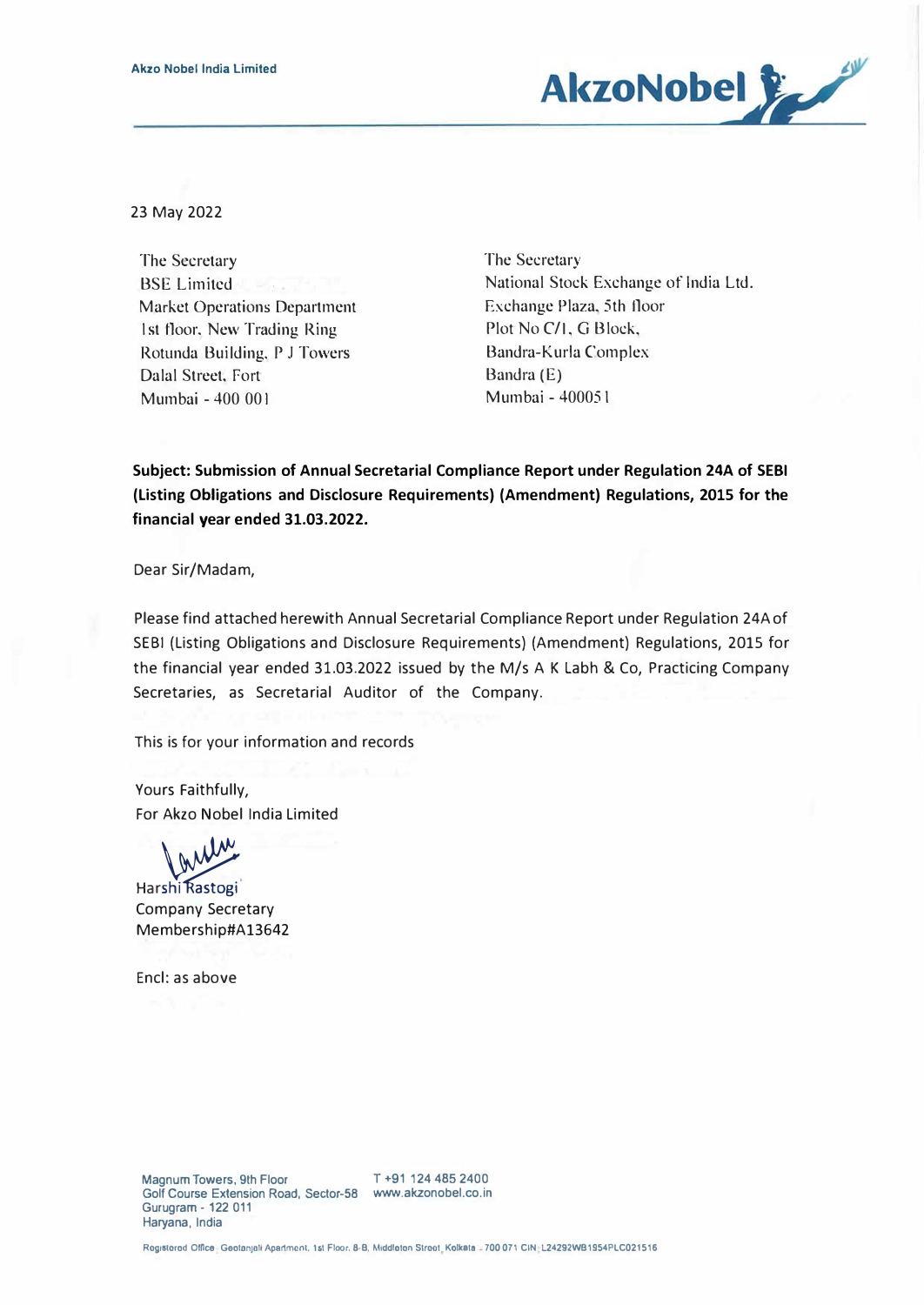**A. K. LABH**  FCS, ACMA (ICAI), MBA, M.Com., ACSI (Lond) **DIM,** DHRD, PGHDSM, DIRPM *Practising Company Secretary* 



**A. K. LABH & Co.** 

*Company Secretaries* 

40, Weston Street, 3rd Floor, Kolkata - 700 013 ({) (033) 2221-9381, Fax: (033) 2221-9381 Mobile : 98300-55689 e-mail: aklabh@aklabh.com / aklabhcs@gmail.com Website : www.aklabh.com

## **Secretarial Compliance Report of Akzo Nobel India Limited for the year ended 31st March, 2022**

We, A. K. Labh & Co., *Company Secretaries,* have examined:

- (a) all the documents and records made available to us and explanation provided by **Akzo Nobel India Limited** (CIN : L24292WB1954PLC021516) having its Registered Office at Geetanjali Apartment, 1st Floor, 8-B, Middleton Street, Kolkata - 700071, West Bengal ("the listed entity");
- (b) the filings/submissions made by the listed entity to the stock exchanges;
- (c) website of the listed entity;
- (d) any other document/filing, as may be relevant, which has been relied upon to make this certification,

for the year ended 31<sup>st</sup> March, 2022 ("Review Period") in respect of compliance with the provisions of:

- (a) the Securities and Exchange Board of India Act, 1992 ("SEBI Act") and the Regulations, circulars, guidelines issued thereunder; and
- (b) the Securities Contracts (Regulation) Act, 1956 ("SCRA"), rules made thereunder and the Regulations, circulars, guidelines issued thereunder by the Securities and Exchange Board of India ("SEBI");

The specific Regulations, as amended, whose provisions and the circulars/ guidelines issued thereunder, have been examined, include:-

- (a) Securities and Exchange Board of India (Listing Obligations and Disclosure Requirements) Regulations, 2015;
- (b) Securities and Exchange Board of India (Substantial Acquisition of Shares and Takeovers) Regulations, 2011;
- (c) Securities and Exchange Board of India (Prohibition of Insider Trading) Regulations, 2015;
- (d) Securities and Exchange Board of India (Registrars to an Issue and Share Transfer Agents) Regulations, 1993 regarding the Companies Act and dealing with client;

and circulars/ guidelines issued thereunder; and based on above examination, we hereby report that, during the Review Period:

(a) The listed entity has compiled with the provisions of the above Regulations and circulars/ guidelines issued thereunder, except in respect of matters specified below:-